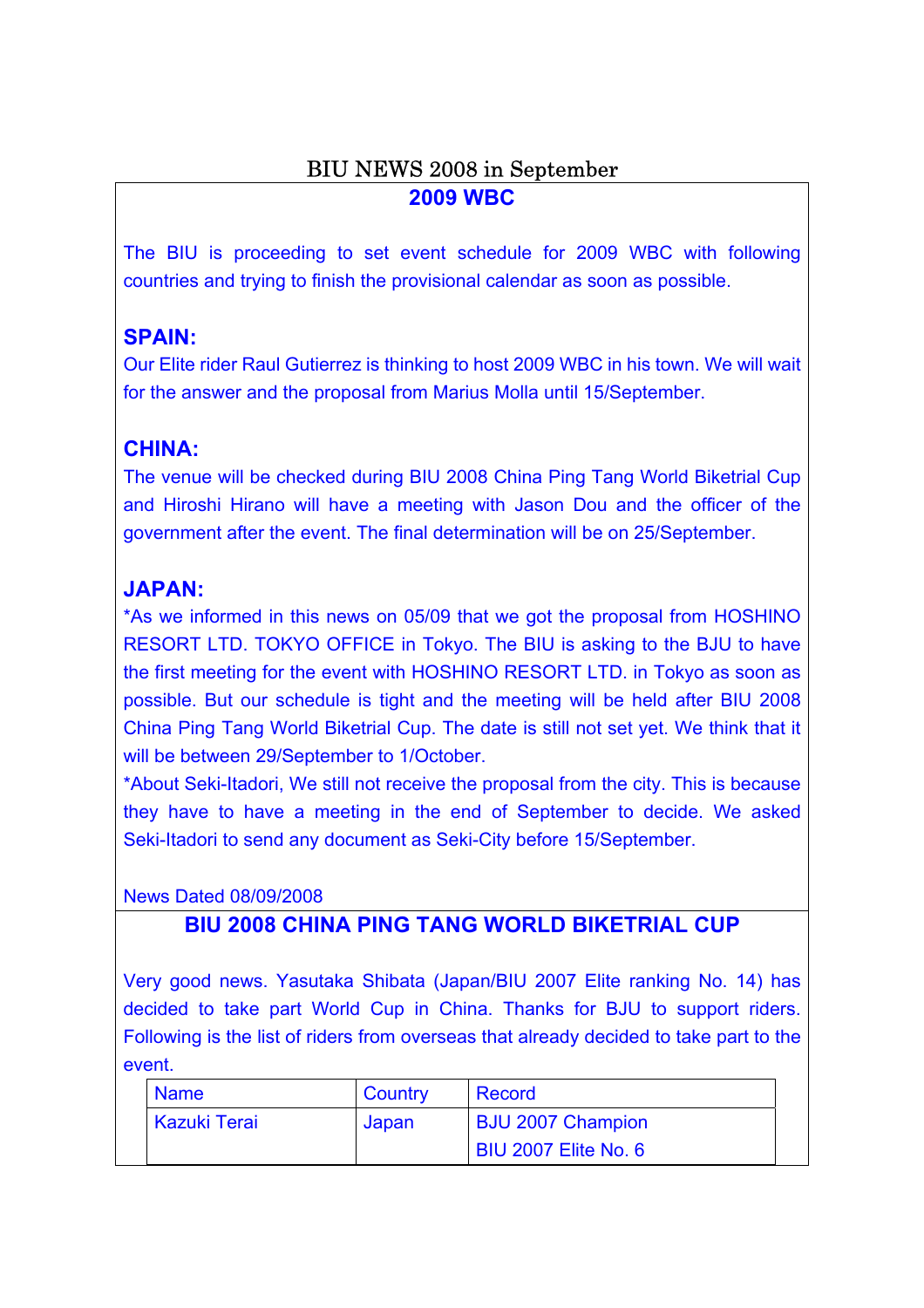|  | <b>Jeff Anderson</b>                                                                                                                                                                                                                                                                                                                                                               | Canada                                                              | <b>BCU 2007 Champion</b>                                                                                                                                                  |  |  |  |  |
|--|------------------------------------------------------------------------------------------------------------------------------------------------------------------------------------------------------------------------------------------------------------------------------------------------------------------------------------------------------------------------------------|---------------------------------------------------------------------|---------------------------------------------------------------------------------------------------------------------------------------------------------------------------|--|--|--|--|
|  |                                                                                                                                                                                                                                                                                                                                                                                    |                                                                     | 4 <sup>TH</sup> place of BIU 2008 WBMC                                                                                                                                    |  |  |  |  |
|  | <b>John Webster</b>                                                                                                                                                                                                                                                                                                                                                                | Canada                                                              | <b>Winner of 2008 Trialsworx</b>                                                                                                                                          |  |  |  |  |
|  | <b>Yasutaka Shibata</b>                                                                                                                                                                                                                                                                                                                                                            | Japan                                                               | <b>BIU 2007 Elite No.14</b>                                                                                                                                               |  |  |  |  |
|  |                                                                                                                                                                                                                                                                                                                                                                                    |                                                                     | Jason needs at least 5 top Elite riders for the event and he is doing his best to get                                                                                     |  |  |  |  |
|  | 1 more rider. Good luck!                                                                                                                                                                                                                                                                                                                                                           |                                                                     |                                                                                                                                                                           |  |  |  |  |
|  |                                                                                                                                                                                                                                                                                                                                                                                    |                                                                     |                                                                                                                                                                           |  |  |  |  |
|  | <b>News Dated 08/09/2008</b>                                                                                                                                                                                                                                                                                                                                                       |                                                                     |                                                                                                                                                                           |  |  |  |  |
|  |                                                                                                                                                                                                                                                                                                                                                                                    |                                                                     | <b>MEETING FOR 2009 WBC IN JAPAN</b>                                                                                                                                      |  |  |  |  |
|  |                                                                                                                                                                                                                                                                                                                                                                                    |                                                                     |                                                                                                                                                                           |  |  |  |  |
|  |                                                                                                                                                                                                                                                                                                                                                                                    |                                                                     |                                                                                                                                                                           |  |  |  |  |
|  |                                                                                                                                                                                                                                                                                                                                                                                    |                                                                     |                                                                                                                                                                           |  |  |  |  |
|  |                                                                                                                                                                                                                                                                                                                                                                                    | <b>Bike Trial International Union</b>                               |                                                                                                                                                                           |  |  |  |  |
|  |                                                                                                                                                                                                                                                                                                                                                                                    |                                                                     | August 21st 2008                                                                                                                                                          |  |  |  |  |
|  | Dear Sir. or Mis.                                                                                                                                                                                                                                                                                                                                                                  |                                                                     |                                                                                                                                                                           |  |  |  |  |
|  |                                                                                                                                                                                                                                                                                                                                                                                    |                                                                     |                                                                                                                                                                           |  |  |  |  |
|  |                                                                                                                                                                                                                                                                                                                                                                                    |                                                                     | We are pleased to make an offer to host a final race of THE WORLD BIKETRIAL<br>CHAMPIONSHIP 2009 JAPAN at ALTS Bandai Resort, one of the Hoshino Resort group             |  |  |  |  |
|  |                                                                                                                                                                                                                                                                                                                                                                                    | facilities. Please take a moment to see below for the detail.       |                                                                                                                                                                           |  |  |  |  |
|  | 1. The name of the company                                                                                                                                                                                                                                                                                                                                                         | Bandai Resort Kaihatsu Ltd. (one of Hoshino Resort's group company) |                                                                                                                                                                           |  |  |  |  |
|  | 2. Purpose of hosting the event                                                                                                                                                                                                                                                                                                                                                    |                                                                     |                                                                                                                                                                           |  |  |  |  |
|  | The purpose of hosting this event is to promote, in cooperation with the local<br>government, the awareness of bike related sports as well as to increase the participants in the<br>sports in the local area. Alts Bandai Resort with 2 hotels, 1 large ski area, and golf courses<br>in the land size of 1000 hectares is located in the town of Bandai, Fukushima Japan. It was |                                                                     |                                                                                                                                                                           |  |  |  |  |
|  |                                                                                                                                                                                                                                                                                                                                                                                    |                                                                     |                                                                                                                                                                           |  |  |  |  |
|  | developed through the law for Development of Comprehensive Resort Areas, and has been<br>operated in cooperation with the local government of Bandai town. Bandai Town has an                                                                                                                                                                                                      |                                                                     |                                                                                                                                                                           |  |  |  |  |
|  |                                                                                                                                                                                                                                                                                                                                                                                    |                                                                     | international aspect since it is a sister city of Oliver City. Canada. Moreover, the town is                                                                              |  |  |  |  |
|  |                                                                                                                                                                                                                                                                                                                                                                                    | Bandai is very suitable and will result in a successful event.      | committed to promoting sports. We strongly believe that hosting the event in the town of                                                                                  |  |  |  |  |
|  | 3. Current situation                                                                                                                                                                                                                                                                                                                                                               |                                                                     |                                                                                                                                                                           |  |  |  |  |
|  |                                                                                                                                                                                                                                                                                                                                                                                    |                                                                     | We are currently talking with the Town of Bandai regarding hosting this event.<br>Because this is a large scale event, we are planning on asking Fukushima prefecture for |  |  |  |  |
|  | preparation of hosting the event.                                                                                                                                                                                                                                                                                                                                                  |                                                                     | financial and personnel supports. We would like to report further detail regarding the                                                                                    |  |  |  |  |
|  |                                                                                                                                                                                                                                                                                                                                                                                    |                                                                     | <b>Yours Sincerely</b>                                                                                                                                                    |  |  |  |  |
|  |                                                                                                                                                                                                                                                                                                                                                                                    |                                                                     |                                                                                                                                                                           |  |  |  |  |
|  | Junichi Sato<br>Hoshino Resort Ltd. Tokyo office                                                                                                                                                                                                                                                                                                                                   |                                                                     |                                                                                                                                                                           |  |  |  |  |
|  |                                                                                                                                                                                                                                                                                                                                                                                    |                                                                     | Director of Sales Department                                                                                                                                              |  |  |  |  |
|  |                                                                                                                                                                                                                                                                                                                                                                                    |                                                                     |                                                                                                                                                                           |  |  |  |  |
|  |                                                                                                                                                                                                                                                                                                                                                                                    |                                                                     |                                                                                                                                                                           |  |  |  |  |
|  |                                                                                                                                                                                                                                                                                                                                                                                    |                                                                     | We already received the proposal (above) for 2009 WBC from HOSHINO                                                                                                        |  |  |  |  |
|  |                                                                                                                                                                                                                                                                                                                                                                                    |                                                                     | RESORT LTD. TOKYO OFFICE. And now the BIU is asking to the BJU to make a                                                                                                  |  |  |  |  |
|  |                                                                                                                                                                                                                                                                                                                                                                                    |                                                                     | meeting for the event as soon as possible (before 2008 Ping Tang World Cup) in                                                                                            |  |  |  |  |
|  | Tokyo.                                                                                                                                                                                                                                                                                                                                                                             |                                                                     |                                                                                                                                                                           |  |  |  |  |
|  |                                                                                                                                                                                                                                                                                                                                                                                    |                                                                     | The BIU has a plan to visit the venue to check in the late of October during their                                                                                        |  |  |  |  |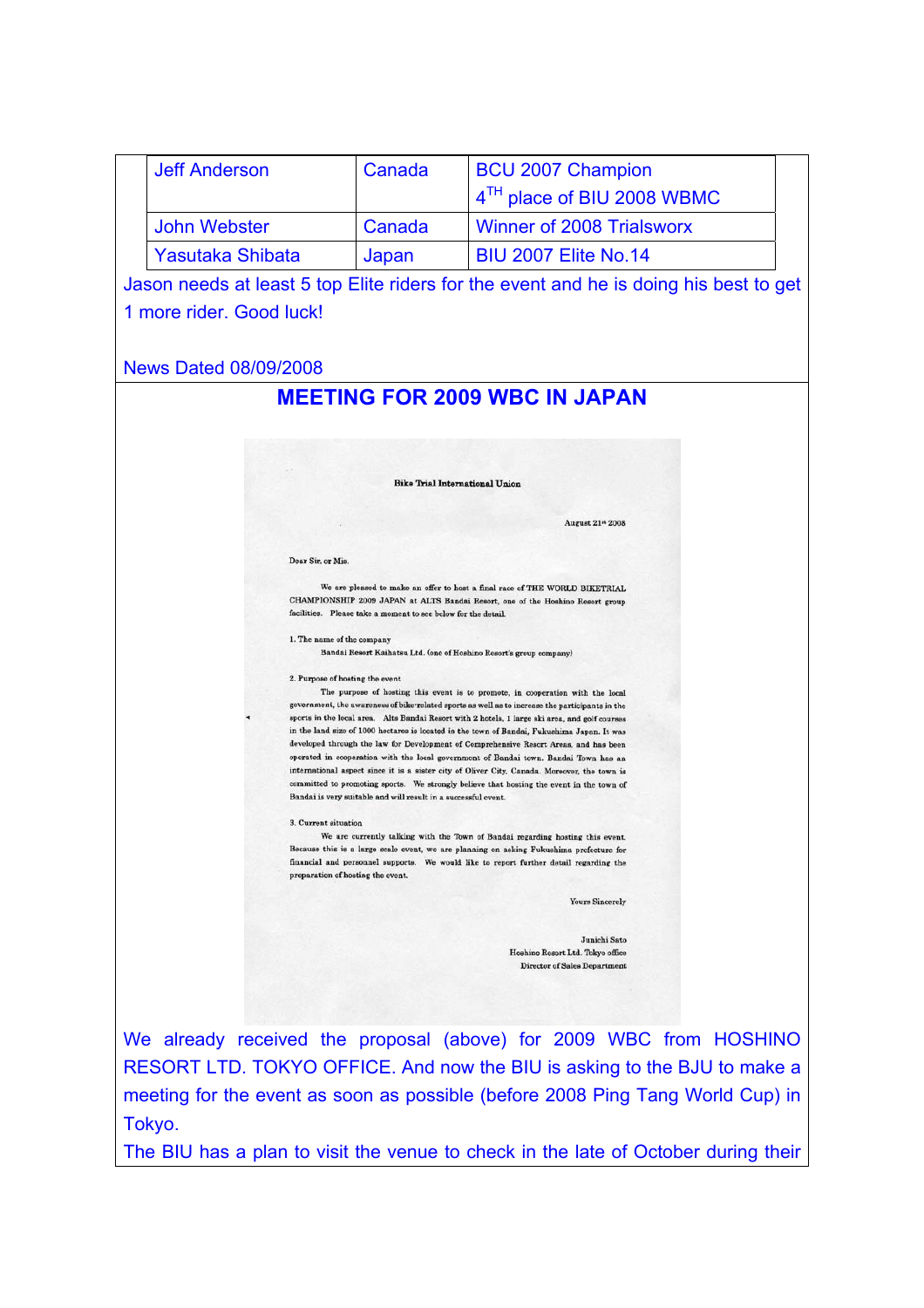town festival "SOBA MATSURI". The BIU is planning to make a demonstration to introduce Biketrial to the people there. And also make "observer school" to educate staff and make "riding school for kids" for the first time ever.

News Dated 05/09/2008

## **MEETING FOR 2009 WBC IN CHINA**

Mr. Hiroshi Hirano will be invited as the BIU official for the event of 2008 Ping Tang World Cup. During his stay (from 17/September to 24/September), He will check the venue for 2009 WBC and will have a meeting with the delegate of China and the officer of the government after competition.

News Dated 05/09/2008

#### **BIU 2008 CHINA PING TANG WORLD BIKETRIAL CUP**

The event will be held on 21/September in China as it was planed. This time, 34 best Chinese riders and some top Elite riders will take part the event. Unfortunately Dani Comas (2008 WBC Champion) will not take part because the date is crushed with EBU European Cup in the UK. Also Raul Gutierrez has work to do. But Kazuki Terai (the winner of 2008 WBC final round) and 2 Canadian riders, Jeff Anderson  $(4<sup>th</sup>$  place in 2008 WBMC and the 2007 Canada Champion) and John Webster (the winner of 2008 Whistler TRIALSWORX) will take part the event. Even though the Canadian riders are not international Elite but they are in very good level that we can guarantee it.

The delegate of China, Mr. Jason Dou is still trying to get some more international Elite riders from Europe and Asia, and also some good riders from Australia. Yesterday, Jason has decided to invite Yasutaka Shibata (2007 BIU Elite ranking No. 14) and now Jason is waiting for his answer. The event is just around the corner. So we have not much time before fix the entry. We are hoping the success of this event and hoping your support if possible.

News Dated 05/09/2008

# **LOGO OF BIKETRIAL CANADA UNION**

We received a new logo of Biketrial Canada Union as follows from the Mike Baia (BUC). We will inform you about the list of countries using "Biletrial" name for the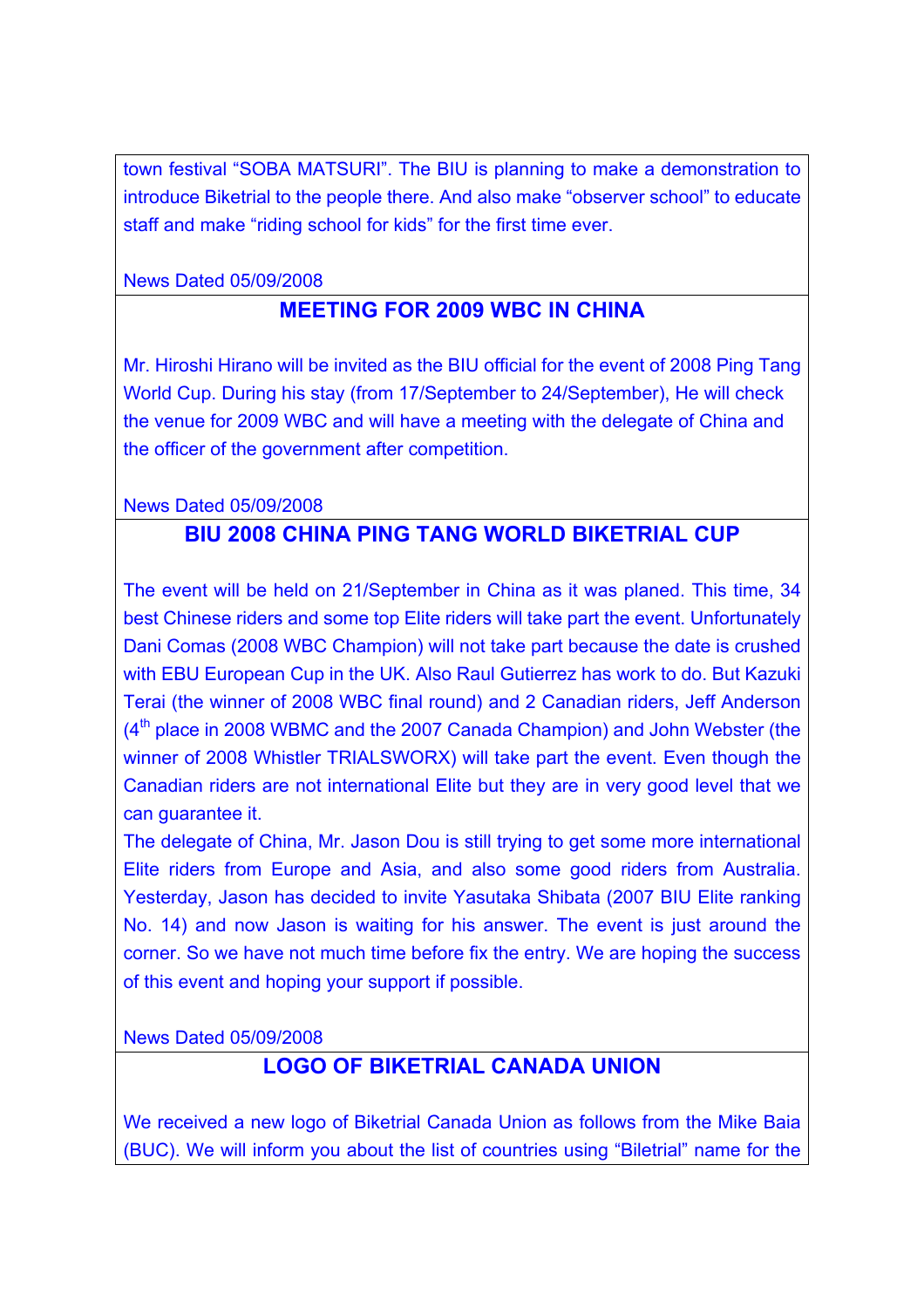BNU as follows. There are some BNU still not using "Biketrial", our official sport name for BNU and We will demand changing it to those BNU.



| <b>COUNTRY</b>      | <b>NAME OF BNU</b>                           |
|---------------------|----------------------------------------------|
| Andorra             | <b>Biketrial Federacio Andorrana</b>         |
| <b>Brazil</b>       | <b>Biketrial Brasil Union</b>                |
| Canada              | <b>Biketrial Canada Union</b>                |
| China               | <b>Biketrial International Union China</b>   |
| Colombia            | <b>Biketrial Colombiana</b>                  |
| Czech               | <b>Biketrial Czech Union (CMF)</b>           |
| <b>Denmark</b>      | <b>Biketrial Danmark</b>                     |
| <b>France</b>       | <b>Biketrial France (UFOLEP)</b>             |
| <b>Italy</b>        | <b>Biketrial Italia</b>                      |
| Japan               | <b>Biketrial Japan Union</b>                 |
| Germany             | <b>Biketrial International Union Germany</b> |
| <b>Singapore</b>    | <b>Biketrial Singapore</b>                   |
| <b>South Africa</b> | <b>South Africa Biketrial Union</b>          |
| <b>Spain</b>        | <b>Biketrial Union Espanola</b>              |
| <b>Sweden</b>       | <b>Biketrial Sweden</b>                      |
| <b>TAIWAN</b>       | <b>Biketrial Taiwan Union</b>                |
| UK                  | <b>Biketrial UK</b>                          |